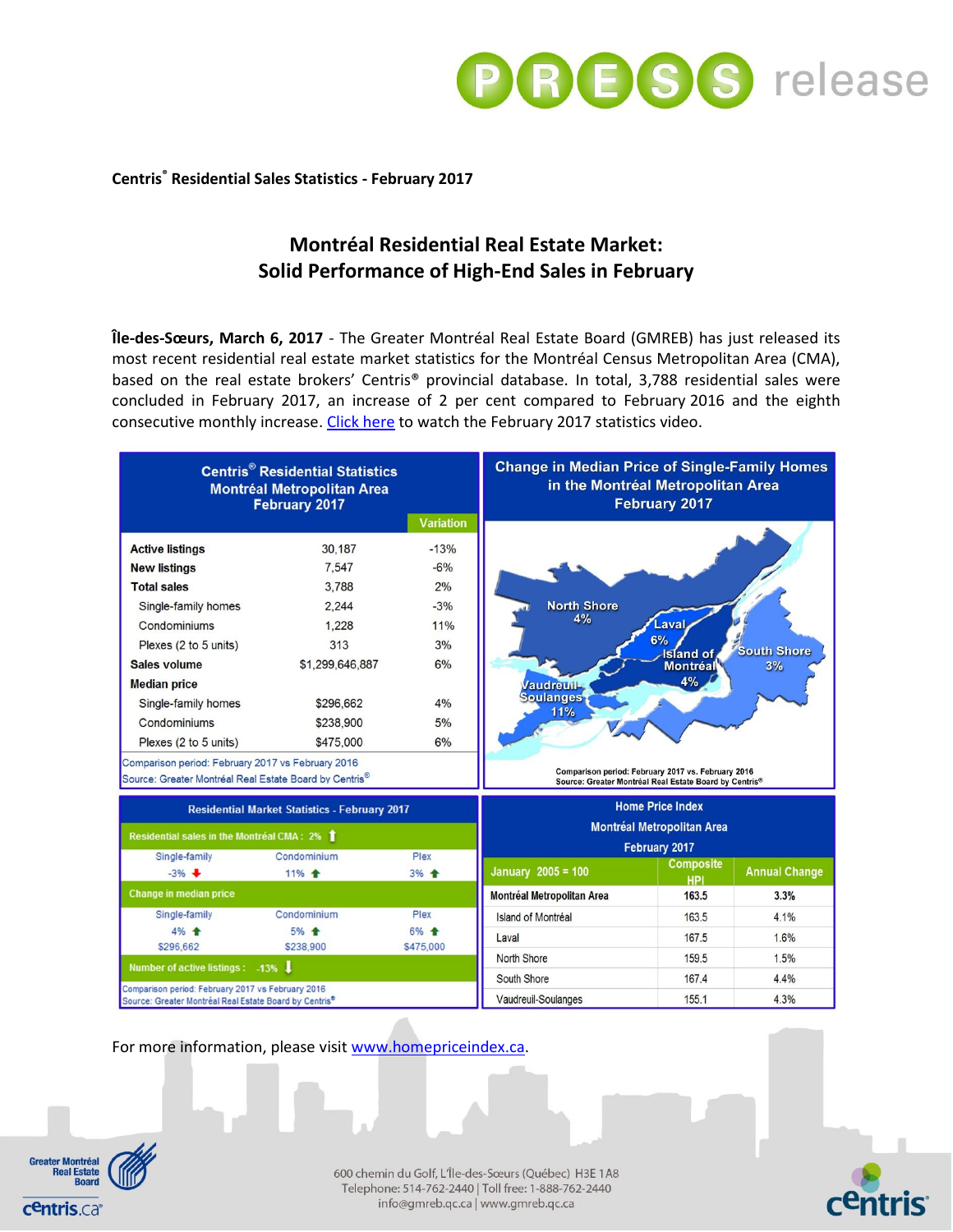

#### **Change in sales by region**

- The Island of Montréal saw the number of transactions grow by 7 per cent in February. This is the largest increase in activity among the five main areas of the metropolitan area. As for Laval, it registered a 3 per cent increase.
- Residential sales on the North Shore remained at status quo in February, while the South Shore and Vaudreuil-Soulanges experienced respective sales decreases of 3 per cent and 5 per cent.

"The high-end market performed well across the metropolitan area with a 19 per cent jump in sales of properties over \$500,000 compared to the same period last year," said Daniel Dagenais, President of the GMREB Board of Directors. "However, a 6 per cent decrease in activity was observed in the price range below \$300,000," he added.

### **Statistics by property category**

- Similarly to January, it was condominium sales that registered the strongest growth in the Montréal CMA in February, jumping by 11 per cent.
- Sales of small rental properties containing two to five dwellings (plexes) posted a more modest 3 per cent increase.
- For the second consecutive month, single-family homes had to settle for a drop in sales this time it was 3 per cent.

### **Prices**

- The median price of single-family homes reached \$296,662 in February across the metropolitan region, an increase of 4 per cent relative to the same month in 2016.
- As for condominiums, the median price increased by 5 per cent in February to \$238,900. This has been the strongest price growth since September 2015.
- Plexes registered a 6 per cent increase with a median price reaching \$475,000.

## **Number of properties for sale**

For the seventeenth consecutive month, the number of properties for sale on the real estate brokers' Centris® system fell, with 13 per cent fewer active listings than February 2016.

#### **About the Greater Montréal Real Estate Board**

The Greater Montréal Real Estate Board is a non-profit organization with more than 9,000 members: real estate brokers. Its mission is to actively promote and protect its members' professional and business interests in order for them to successfully meet their business objectives.



600 chemin du Golf, L'Île-des-Sœurs (Québec) H3E 1A8 Telephone: 514-762-2440 | Toll free: 1-888-762-2440 info@gmreb.qc.ca | www.gmreb.qc.ca